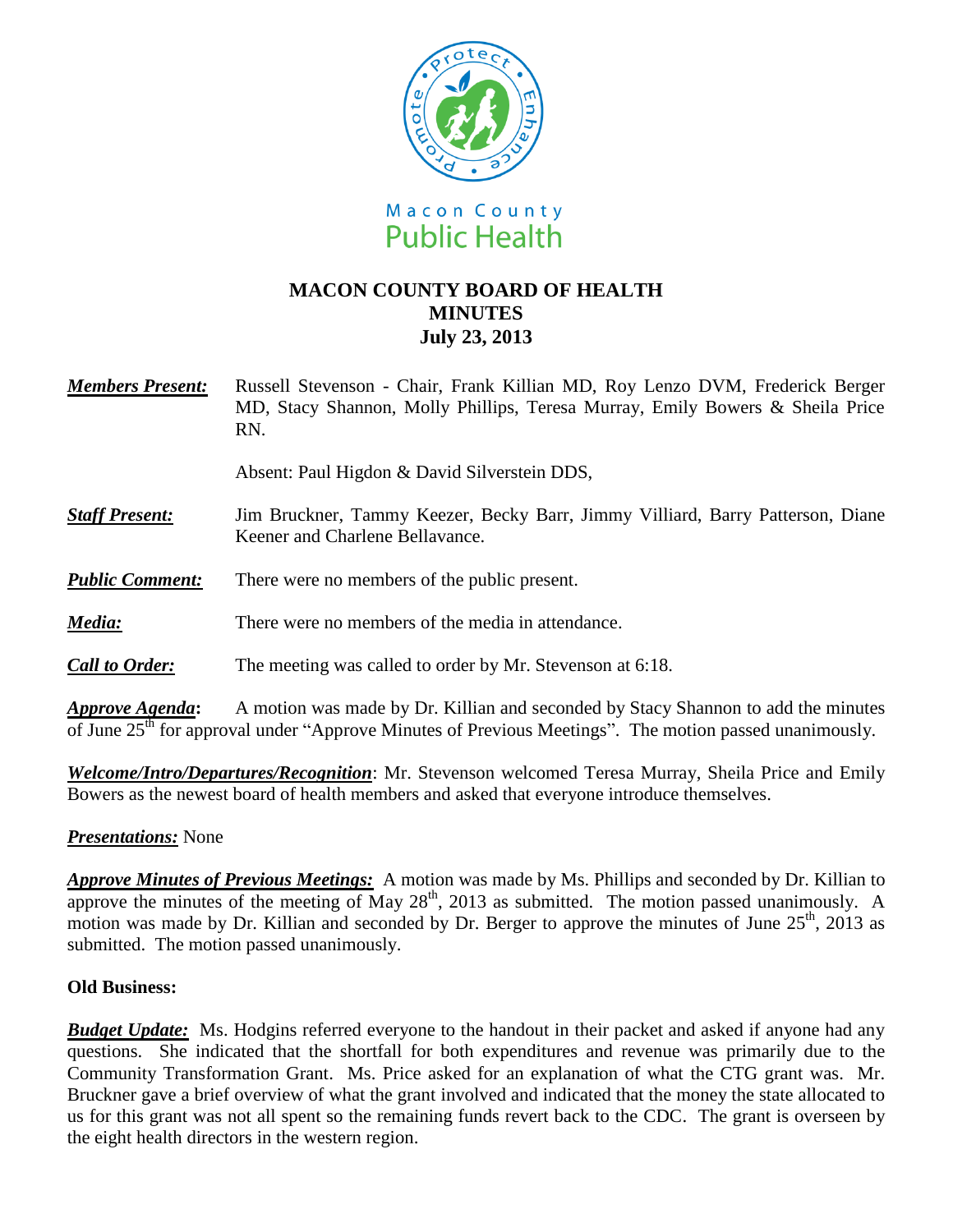*Accreditation Update:* Mr. Bruckner indicated that the accreditation review committee arrived this afternoon. They were taken on a tour of the agency as well as the Adult Dental Clinic and the Molar Roller. He told the board about the credentials of the individuals on the committee and let them know they would be here through Thursday the  $25<sup>th</sup>$ . He indicated that the biggest change to the accreditation process would be that we would not know if we passed or failed until we received the accreditation review team's recommendation sometime in the next ten days. However, we will not know the official results until the next meeting of the state accreditation board scheduled for December 20, 2013. Mr. Stevenson asked what the issues were if we did not pass the accreditation process. Mr. Bruckner indicated that we have ten days from when we receive the accreditation team's recommendation to provide additional evidence regarding any areas for improvement. If the new information is still not acceptable, then we will have an opportunity to address the accreditation Board at their December meeting.

Mr. Stevenson mentioned to the new members that if they are participants on other community boards or committees, that the information may be useful in meeting benchmarks for the accreditation process in the future and they should advise Ms. Bellavance so she can add them to their list.

**Possible State Budget Cuts:** Mr. Bruckner explained that he had not had the opportunity to review the changes received this past Monday due to accreditation preparation. He did indicate that there were several proposed cuts; however, he did not think these cuts would significantly impact our agency at this time. Dr. Berger asked how our reimbursement rate from Medicaid was affected by the Affordable Care Act changes as he was hearing from community providers that there were delays in claims payments to providers. Mr. Bruckner indicated Medicaid was approximately 25 percent of our budgeted revenues for next year and that we were experiencing a lot of the same challenges as private practices.

*Private Well Drillers Program Update:* Mr. Patterson updated the new members regarding the lead in wells study the environmental health section is involved in. Mr. Patterson stated that he, Mr. Bruckner and several of his staff had a meeting July  $10^{th}$  with staff from DENR and DPH and the meeting went very well. Mr. Stevenson advised the board members that they should be communicating and advocating for the board of health and telling people they know to have their well water tested annually. Dr. Lenzo thanked Mr. Patterson and his staff for being diligent and bringing this problem to the forefront and prompting the state to respond to correct the problem. The meeting with the state representatives was in response to the letter the Board requested Mr. Bruckner send to the state DPH and a face-to-face meeting Mr. Bruckner had with the State Environmental Health Director. This was instrumental in the organization of the principals who needed to be in attendance for this meeting. Next steps include:

- **1.** Continue working on technical study and data development Form a technical review committee with staff from DENR (DWQ), DHP (EH & EPI sections), regional DWQ and DPH staff, Well Commission staff, and local EH specialists. DWQ, Landon Davidson to work on a standard sampling procedure to be used in further researching the issue. DPH, Dr. Ken Rudo - objective for this group should be: Develop a consistent sampling criteria; and conduct a study to obtain/further develop evidence necessary to pursue legislative change related to eliminating from use any lead containing components in the construction of drinking water wells. Develop communications tools – what and how we most effectively communicate to the drillers, administrators, and the public.
- **2.** DWQ, to work with Attorney General's Office to obtain an opinion on existing 2C rules and the use of lead containing components (which don't currently meet federal requirements for drinking water systems) in well construction.
- **3.** DPH EH, Layton Long to contact California for history of this type of legislation. To work on developing correct statutory language to eliminate confusion and assure compliance and enforce?

Mr. Bruckner emailed the notes from the meeting to those who attended for review and when he gets a response from the state he will forward those on to the members of the board of health.